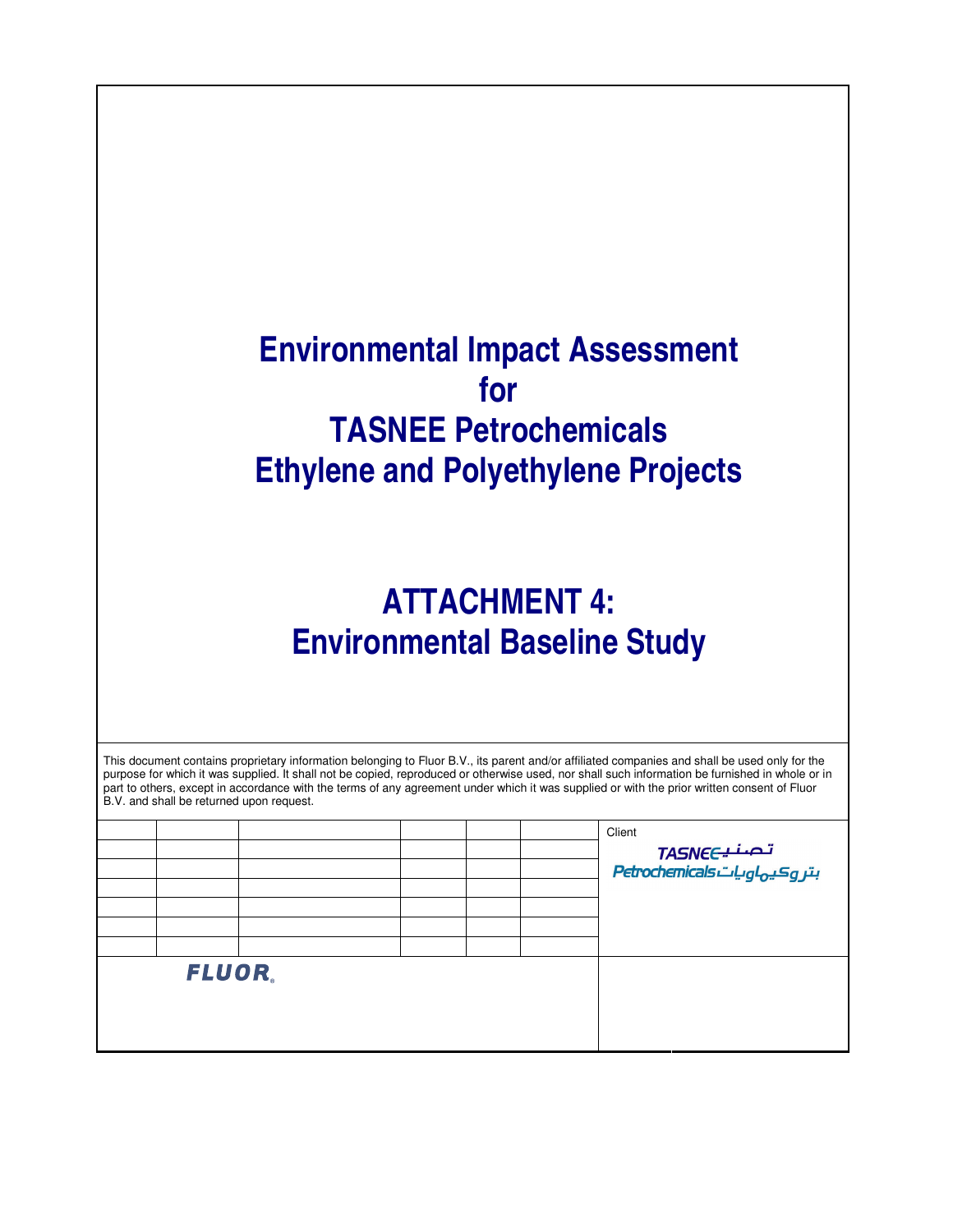## **ATTACHMENT 4: ENVIRONMENTAL BASELINE STUDY**

An extensive desktop review exercise has been undertaken to establish the current environmental quality of the proposed site. There is not much specific data available for the Al-Jubail area. This attachment addresses the environmental and social conditions for Saudi Arabia as a whole with some specific issues for the Al-Jubail area.

This baseline study is based on data provided by the Saudi government. The main sources are: www.rcjy.gov.sa, www.ncwcd.gov.sa, www.sgs.org.sa and www.saudinfo.com. Furthermore a report by the royal commission has been used: RC meteorological and hydrological design information (May 2002).

## 4.1 **Socio-economic environment**

## 4.1.1 **Demography**

Population residing in Jubail Industrial City has reached 94,100 of which 55.4% are males, since the majority of the workforce is on single status. Saudi's represent 73.3% of the total population. It is worth noticing that a large number of workers and employees who live outside the City enter the City during daytime. Accordingly, daytime population reaches 139,170 of which 45,070 workers and employees work in the city but reside outside it.



*Figure 1: Population distribution at Jubail in Thousands*

| Age group        | Percentage of total population |
|------------------|--------------------------------|
| $<$ 15 years     | 36.8%                          |
| $15 - 64$ years- | 62.5%                          |
| $>65$ years      | 0.8%                           |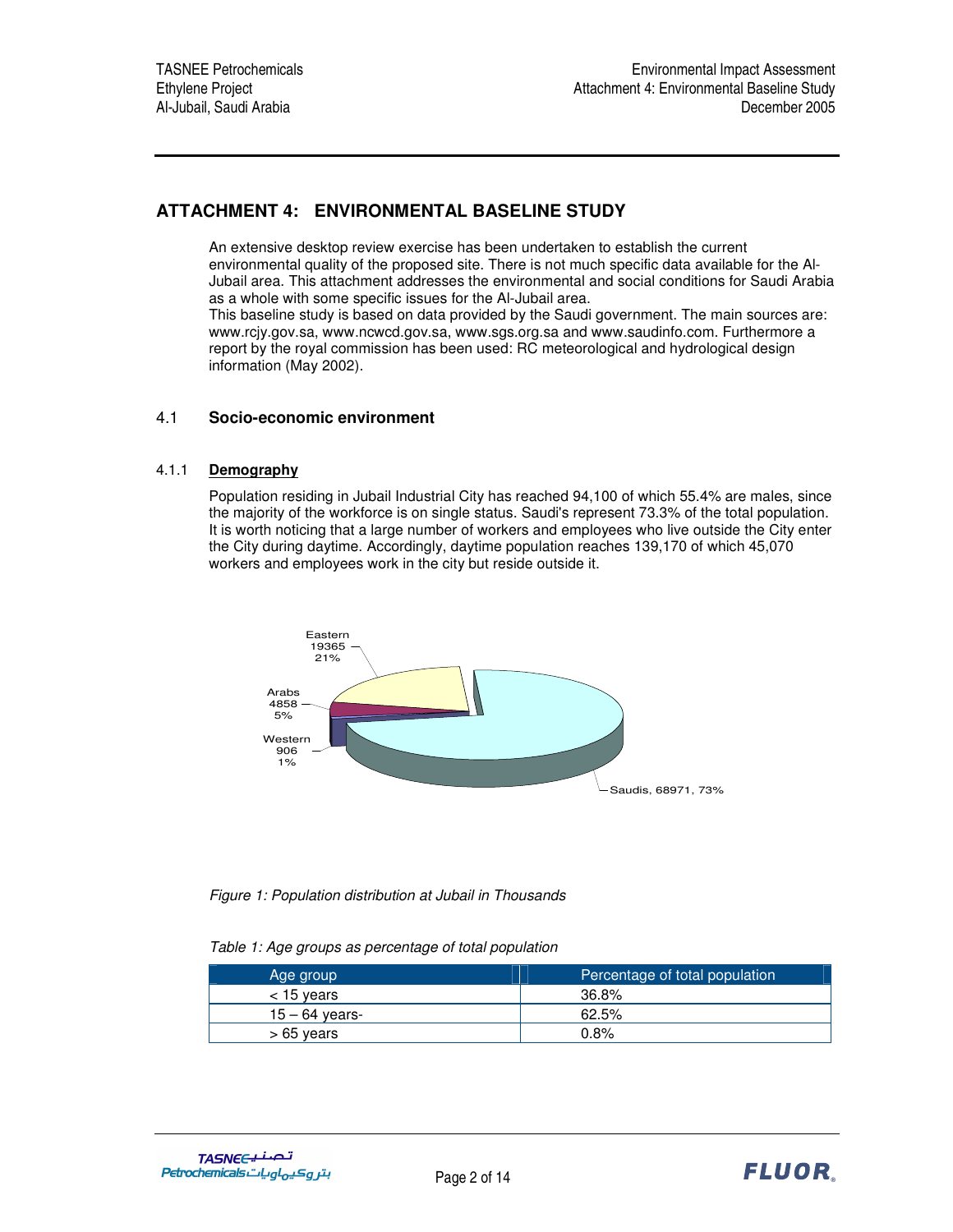## 4.2 **Economic activity**

#### 4.2.1 **Economic activity for Jubail and Yanbu**

The share of the two major industrial cities Jubail and Yanbu of the GDP is 8% and by excluding the Oil Industry the share is 12%.

The share of the Kingdom's Industrial output is 60% and by excluding the Oil Industry is 80%. The percentage of Jubail and Yanbu Industrial workforce is 19% of the total Industrial workforce of the Kingdom.

#### 4.2.2 **Economic activity in Saudi Arabia**

The number of employees per sector is a good indication of the total economic activity. The table below displays the number of civilian employees per economic activity in Saudi Arabia for the year 2000.

| <b>Economic Activity</b>                 | Employees (000s) | Share (%)      |
|------------------------------------------|------------------|----------------|
| Agriculture and Hunting                  | 341              | 6              |
| Fishing                                  | 8                |                |
| <b>Petroleum and Minerals</b>            | 102              | 2              |
| Manufacturing                            | 441              | 8              |
| Electricity, Gas and Water               | 76               |                |
| Construction                             | 516              | 9              |
| <b>Wholesale and Retail Trade</b>        | 901              | 16             |
| <b>Restaurants and Hotels</b>            | 165              | 3              |
| Transportation and Communication         | 242              | 4              |
| Banking and Insurance                    | 43               |                |
| <b>Real Estate and Business Services</b> | 140              | 2              |
| General Administration                   | 1,116            | 19             |
| Education                                | 713              | 12             |
| <b>Health and Social Services</b>        | 218              | 4              |
| <b>Personnel and Community Services</b>  | 133              | $\overline{2}$ |
| Domestic and Other                       | 551              | 10             |
| International Organization               | 5                | 0              |
| <b>Not Stated</b>                        | 3                | 0              |
| <b>GRAND TOTAL</b>                       | 5,713            | 100.0          |

*Table 2: Economic activity in Saudi Arabia (year 2000)*

## 4.2.3 **Employment characteristics**

The Labor Law is protective of employees in general and overrides conflicting contractual provisions agreed under another jurisdiction, unless they are beneficial to the employee.

The Ministry of Labor issues a model form of labor contract in Arabic which is widely used, but other forms of contract are enforceable, provided they comply with the Labor Law.

End-of-contract gratuities are equivalent to 15 Days the salary for every year of the first five years of service and 30 days for every year thereafter.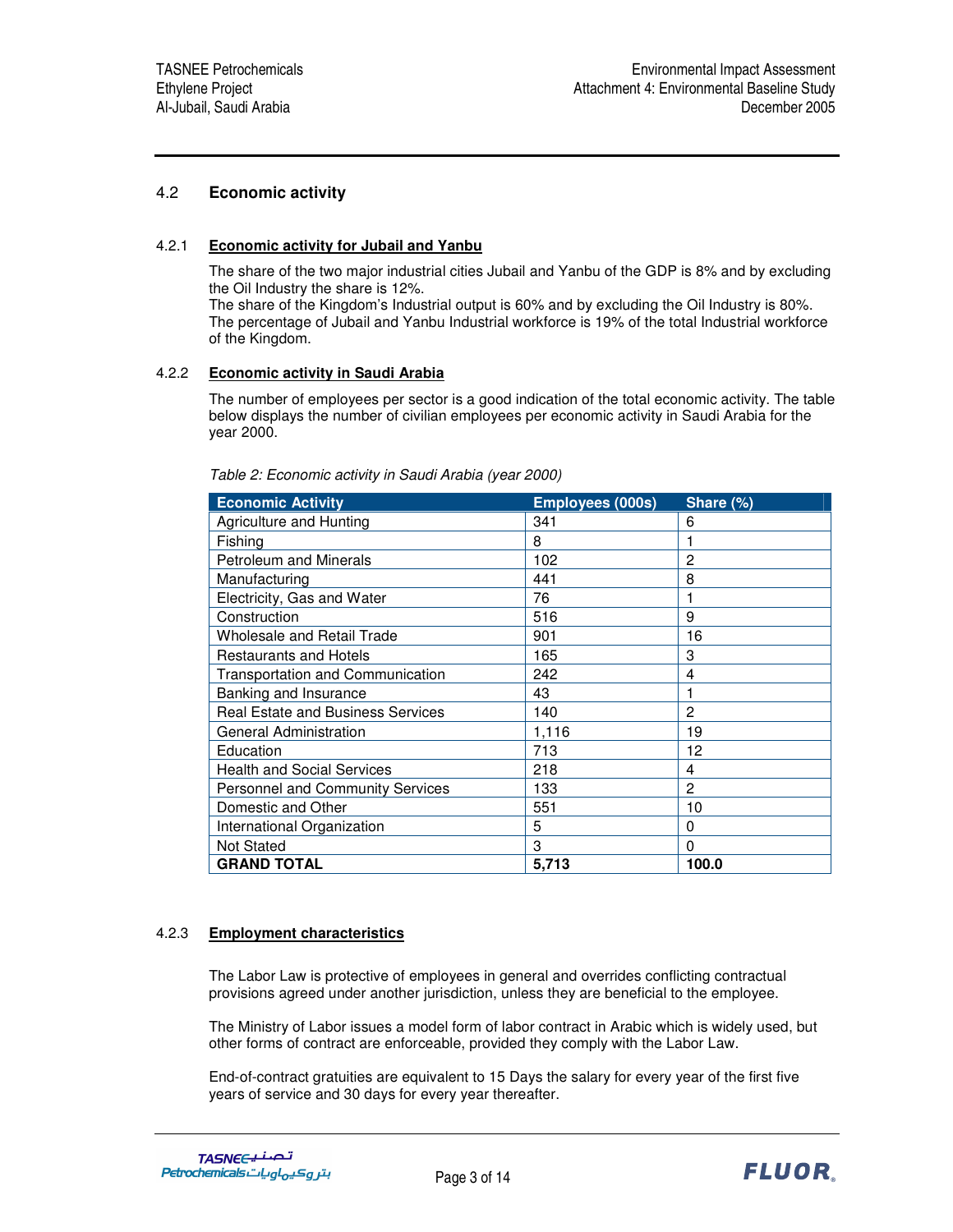

## *Figure 2: Jubail employment*

Explanation of categories in industries:

• Primary industries include ethane and methane petrochemical and fertilizer manufacturers

• Secondary industries are industries such as plastics and synthetic materials producers

• Support and light industrial industries are companies such as food servers, car rental providers, packaging plants and shipping agents.

#### 4.2.4 **Sensitive structures**

Jubail is the largest of eight planned industrial cities designed to take advantage of Saudi Arabia's vast oil resources. The Jubail area has been developed as an industrial city in the early 1980s. Before that time, the land where Jubail now stands was an uninhabited desert coastline. No significant heritage, historical or archeological sites are present in the proposed project area.

## 4.2.5 **Infrastructure**

#### 4.2.5.1 General

The Royal Commission for Jubail and Yanbu (RCJY), is responsible for providing, or helping to provide, the necessary infrastructure for Jubail and Yanbu Industrial Cities, on a highly reliable standard. Basically, utilities such as Electric Power, Potable Water, Seawater for Cooling, Sanitary and Industrial Wastes in the two industrial cities fall under the responsibility of Marafiq Co.

Some of the infrastructures are provided by other entities. For example; Electricity at Jubail is provided by the Saudi Electric Company Saudi Electric Company (SEC), Desalinated Water is partially provided by the Sea Water Conversion Corporation (SWCC), Natural Gas is provided by Saudi Aramco while Telecommunication services are provided by the Saudi Telecommunications Co. (STC)

## 4.2.5.2 Transportation and roads

Jubail has a very modern road network built on international standards and integrates with national road Networks. Air travel is the preferred method of travel within the Kingdom because of the distances separating the main cities. Saudi Arabian Airlines (SAUDIA) is the national

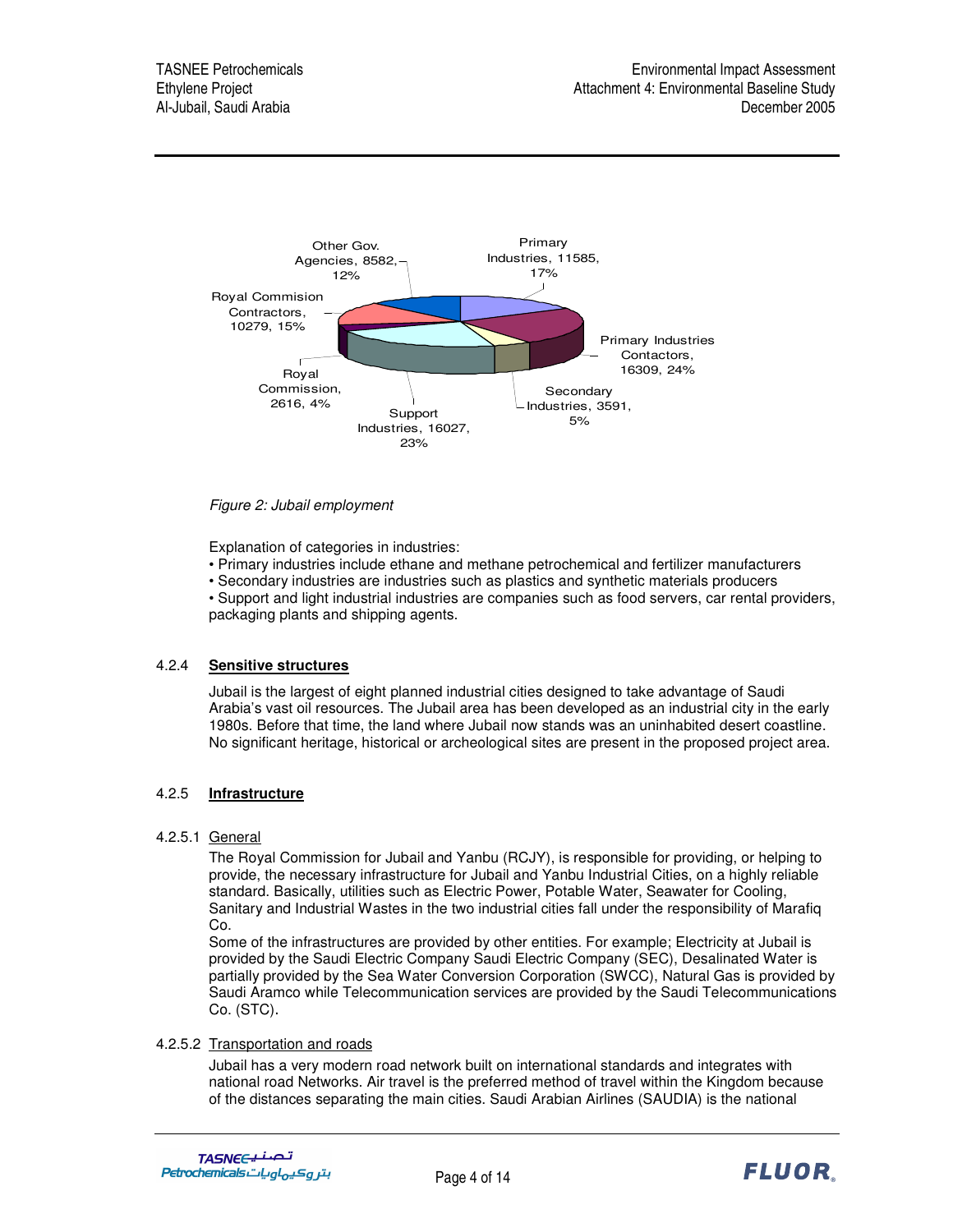carrier. All major airlines in the world offer services in and out of the Kingdom.

The major 3 International airports are: Riyadh's King Khalid International airport, Jeddah's King Abdulaziz International airport and Dammam's King Fahd International airport.

The Kingdom owns the largest marine network in the Middle East consisting of nine ports i.e. seven commercial ports and two industrial ports. RCJY accommodates the two King Fahd Industrial Ports at Jubail and Yanbu.

#### 4.2.5.3 Potable water

Saline Water Conversion Corporation pumps 136,000 cubic meters of desalinated water per day to cover most of the City's consumption. The RC desalination plants provide supplementary quantities to meet the daily requirement levels. The actual consumption level at the time of writing this report was 899,161 cubic meters per day pumped through a 782-km network feeding both the residential and the industrial areas.

#### 4.2.5.4 Sewers / Waste water treatment

Domestic and industrial wastes are collected and treated at RC owned and operated centralized facilities. The total capacity of the wastewater treatment facilities is 72,000 cubic meters per day. 44,896 cubic meters of wastewater is processed daily; 44,432 cubic meters of treated water is reclaimed daily.

Treated water is used for irrigation; excess treated water being stored for future needs. Sewage treatment plants contribute greatly to reservation of potable water, ecological programs, improvement of public health and the widespread of greenery.

#### 4.2.5.5 Electricity

Saudi Electric Company (SEC) supplies the Jubail Industrial City with electricity for all its needs through a 1716-km network. The consumption is in the range of 831 and 1613 megawatts supplied to 16,500 consumers representing industries, households, commercial installations and public facilities. Capacity has been contracted for the project.

#### 4.2.5.6 Communications

Saudi Arabia has witnessed rapid advancements in the field of telecommunications. By 2005, There are two telephone providers, one providing fixed and mobile telephones and the other is licensed for Mobile Telephones only, the Saudi Telecom Company (STC) operates 3.96 million fixed lines and 7.5 million mobile lines, while Mobily is providing 2 Million Mobile Telephones. These are providing telephone direct access to 152 countries. Although mobile phone penetration is at less than 10 percent of the population, rapid expansion and upgrading of the network is under way, as well as the entrance of the third licensed Telephone Operator. International telephone calls can be made to almost anywhere in the world. Internet services are freely available and the main cities have several Internet Service Providers (ISPs) and Internet café's. VSAT as well as High speed DSL Internet are also available.

#### 4.2.5.7 Waste disposal sites

The Royal Commission has implemented strict policies for the management of industrial waste (hazardous or non-hazardous wastes) generated by industrial facilities, plants and companies in Jubail Industrial City. These policies aim at minimizing impacts on the environment and provide safe and permanent disposal solution.

Waste is being observed carefully from generation to safe disposal. Regular inspection by Royal Commission on industrial facilities and monitoring of waste storage handling, transportation and disposal methods is carried out to ensure that generators are following proper management policies.

A private specialized company operates a waste treatment and disposal facility with operations comprising of incineration, pretreatment, stabilization, evaporation and land filling.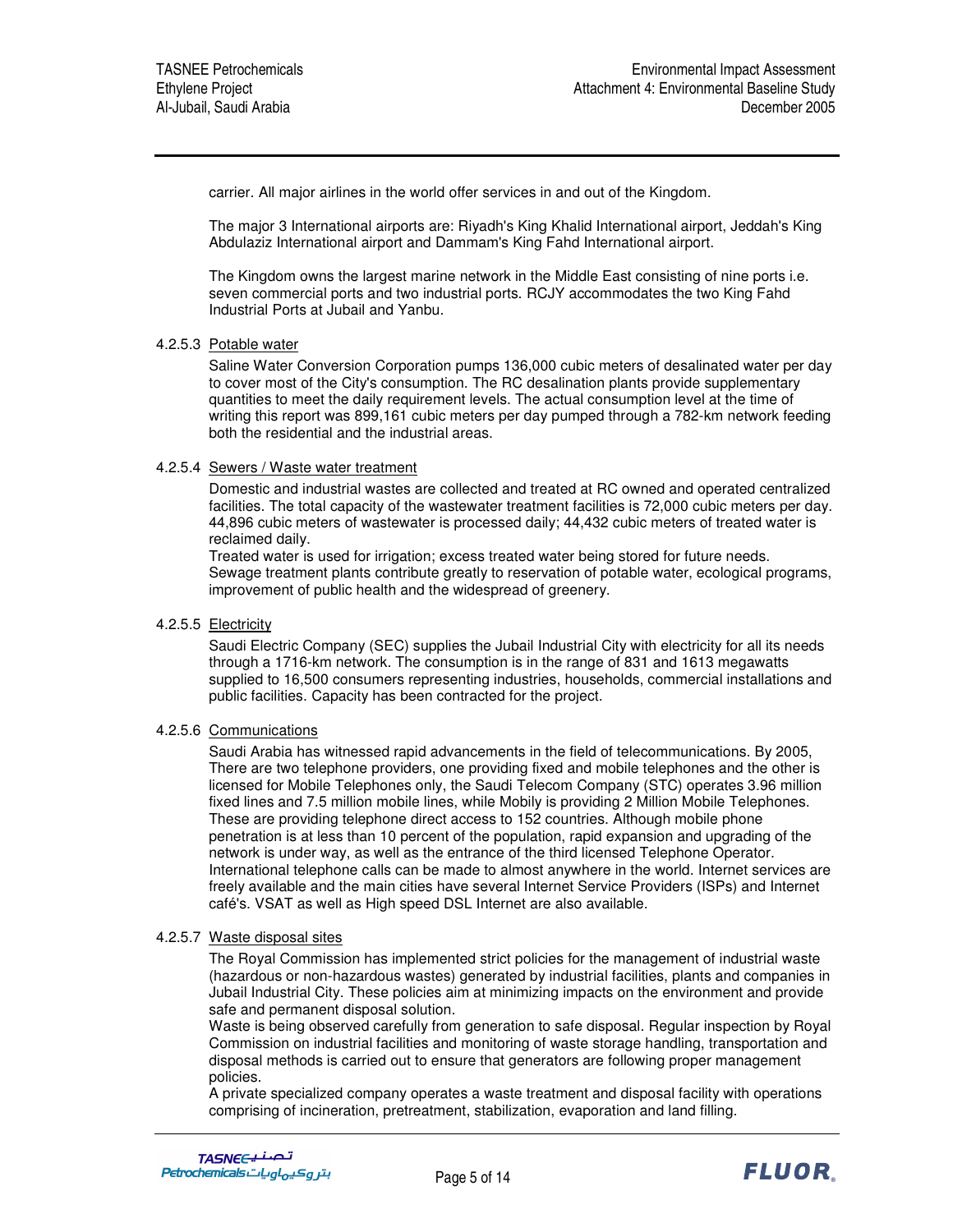## 4.3 **Physical environment**

## 4.3.1 **Terrain and topography**

Saudi Arabia is approximately 1,969,000 square kilometers occupying 2/3 of the Arabian Peninsula and is bounded by the Red Sea in the west and the Arabian Gulf in the east.

Western Saudi Arabia is dominated by the mountain chain running the entire length of the country parallel to the Red Sea, known as the scarp of the Hejaz and Asir mountains and raises to between 1300 - 3000 meters above the Tihama coastal plain to its west. From this fertile crest it falls towards the west as a desert plateau to the dry interior or the Najd containing the great sand deserts of the empty quarter, Nafud and Dahna. The eastern region lies on the Arabian Gulf Cost and contains salt flats.

The Southern Region (Asir) is the relatively fertile area of coastal mountains in the extreme southwest (near Yemen). It has always been relatively densely populated. With the implementation of government irrigation schemes, the agricultural potential of the region is being increasingly exploited.

## 4.3.2 **Land use and land cover**

#### 4.3.2.1 Industrial land use

The Royal Commission has successfully developed Jubail into a world class industrial city with an area of 1,016 sq km, of which 5,500 Hectares is in industrial use. The success of Jubail 1 has led to the need for expansion in Jubail in order to satisfy the future investment demand. This new development is called Jubail 2 and will double the industrial area of Jubail Industrial City. The Royal Commission has implemented this development to support the Kingdoms national development strategy. This will be accomplished through a phased development which will add an additional site area of 5,508 Hectares.

#### 4.3.2.2 Commercial, institutional and residential land uses

The residential community is located in the north of the industrial zone. It is comprised of 8 districts of which Al-Fanateer and Al-Deffi have been developed primarily by the Royal Commission and partly by the private developers.

The primary (retail / commercial) center is located in Al-Fanateer with expansion work under progress to suit the growing Jubail community.

#### 4.3.2.3 Military land use

The city of Al Jubail played a crucial role during Operations Desert Shield and Desert Storm. Almost all Marine Corps personnel and many Army units deployed through this port city. The Navy positioned several fleet hospitals in the area, and the Air Force had units on the ground to support airlift missions and medical evacuation missions. In general it can be stated that there are various American and British army bases in use in Saudi Arabia and more specific in the Jubail area.

#### 4.3.2.4 Forests and Grazing Land

Forests spread south west of the Kingdom in an extensive area. The government has undertaken many procedures for their protection and conservation, in addition to the building of 20 nurseries in different areas to produce the necessary seedlings for the development and expansion of forests. It has planted tree barriers in the form of defensive lines to stop creeping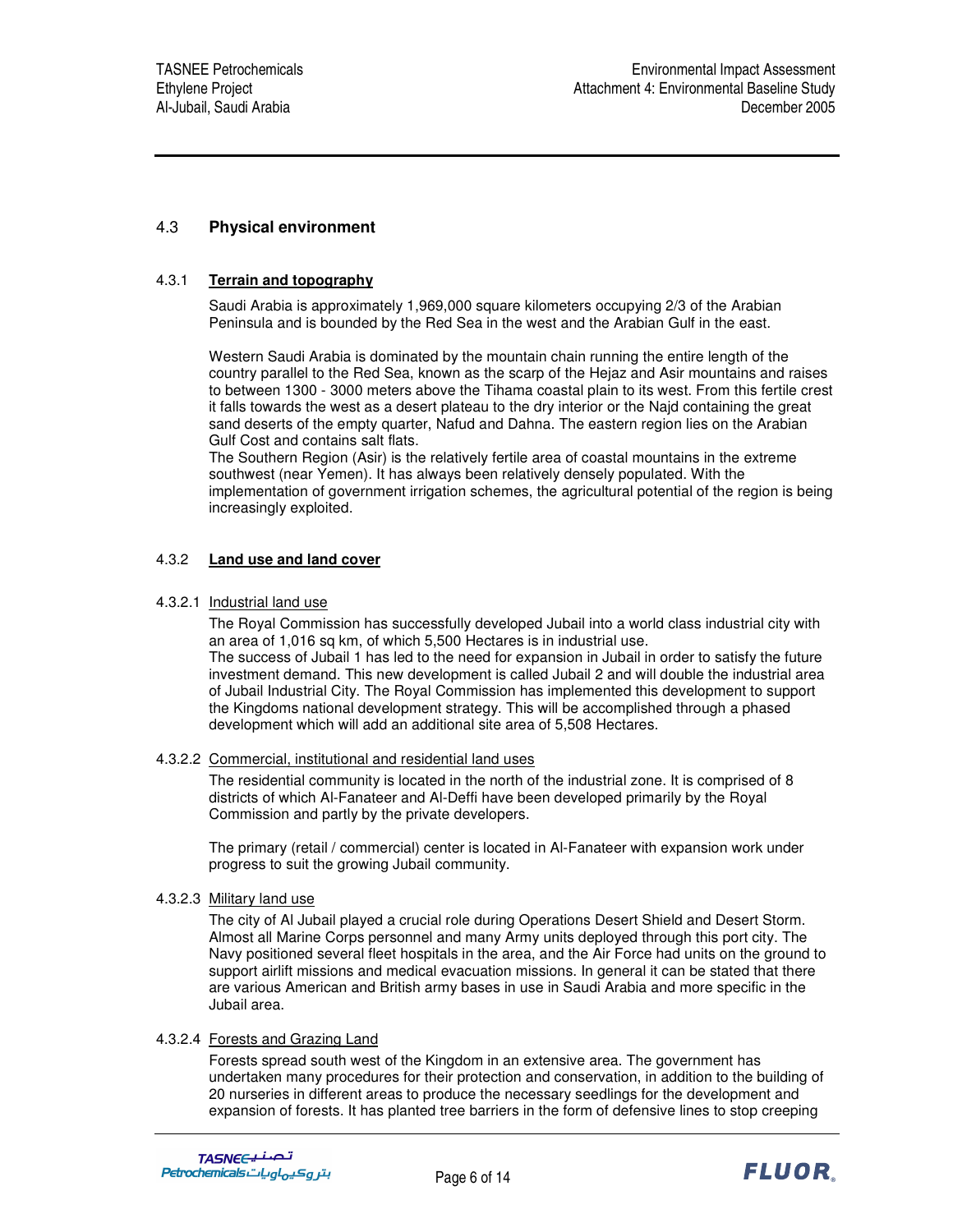sands, and has used trees for similar purposes alongside the main roads outside the cities in the eastern region.

Natural grazing land accounts for approximately 75% of the land in the Kingdom of Saudi Arabia.

4.3.2.5 Nature reserves and aesthetic environments

The Kingdom of Saudi Arabia enjoys a diversity of good natural scenery ranging from mountains covered by a variety of natural vegetation and trees and wide plateaus with attractive plants in spring, to beautiful green oases in the middle of the desert, distinguished by their wild fauna, and the rich coastal regions by the Red Sea and the Arabian Gulf.

The government of the Kingdom of Saudi Arabia has realized the importance of the protection of these natural resources, which are for the enjoyment of present and future generations. It has thus been concerned with the establishment of parks, such as the National Park of Asir on the large mountainous and hilly landscape of Asir around the city of Abha. There are also studies and designs in preparation for the establishment of modern parks in Riyadh, al-Hasa, al-Baha and in other places. For details on the national parks see under environmental protection areas.

## 4.3.3 **Climate and meteorology**

The climatology of the area around Jubail is one of environmental extremes. Summers are characterized by intense heat and persistent, strong winds. In winter near freezing temperatures and occasional heavy rain showers, thunderstorms, and extended sandstorms can be expected.

Although four seasons are observed at Jubail, the summer and winter seasons are dominant. The length of the summer season is greater than in more temperate zones and can be considered to last from May until September. Rain is almost totally non-existent during this period and daytime temperatures in excess of 50 °C are possible. Evaporation on land is greater during the summer, but is believed to be higher over the open Gulf in fall, winter and spring. Relative humidity is generally low in summer but often high enough in fall and winter to cause persistent fogs.

Beginning in late May and June, an extensive low-pressure area develops over the Asian continent due to excess summer heating of this large landmass. The counter-clockwise wind circulation, which is characteristic of a low-pressure area, persists for the entire summer. The eastern coast of Saudi Arabia lies on the northwest edge of this circulation resulting in northerly winds over the Jubail region. During June and July wined speeds are frequently strong enough to cause sandstorm conditions known locally as "Shammals" (from the Arabic word north). These strong winds may last for 2 or 3 days at a time with mean wind speeds of 15 m/s or higher and gusts over 18 m/s . By mid-July the pressure gradient between Asis and Saudi Arabia begins to diminish and the northwest wind s weaken. September is the calmest month.

The fall months of October and November are transitional months during which temperatures lower and relative humidity begin to rise. By November the first extra tropical cyclones begin to influence the area and may bring heavy but usually short duration rainfall. The rainfall season extends from November to April. The mean annual precipitation at Jubail is 86 mm. Most of the annual rainfall often occurs over relatively short periods in only a few storms.

The winter months of December through February are characterized by relatively mild weather interrupted by occasional stormy periods consisting of strong and variable winds; thunderstorms, sometimes heavy rainfall and blowing dust. Winter winds are not persistent as those of the summer, but the strongest gusts of the year usually occur in association with the passage of frontal systems traversing the area from west to east. January is usually the coldest month and freezing temperatures, although rare, are possible.

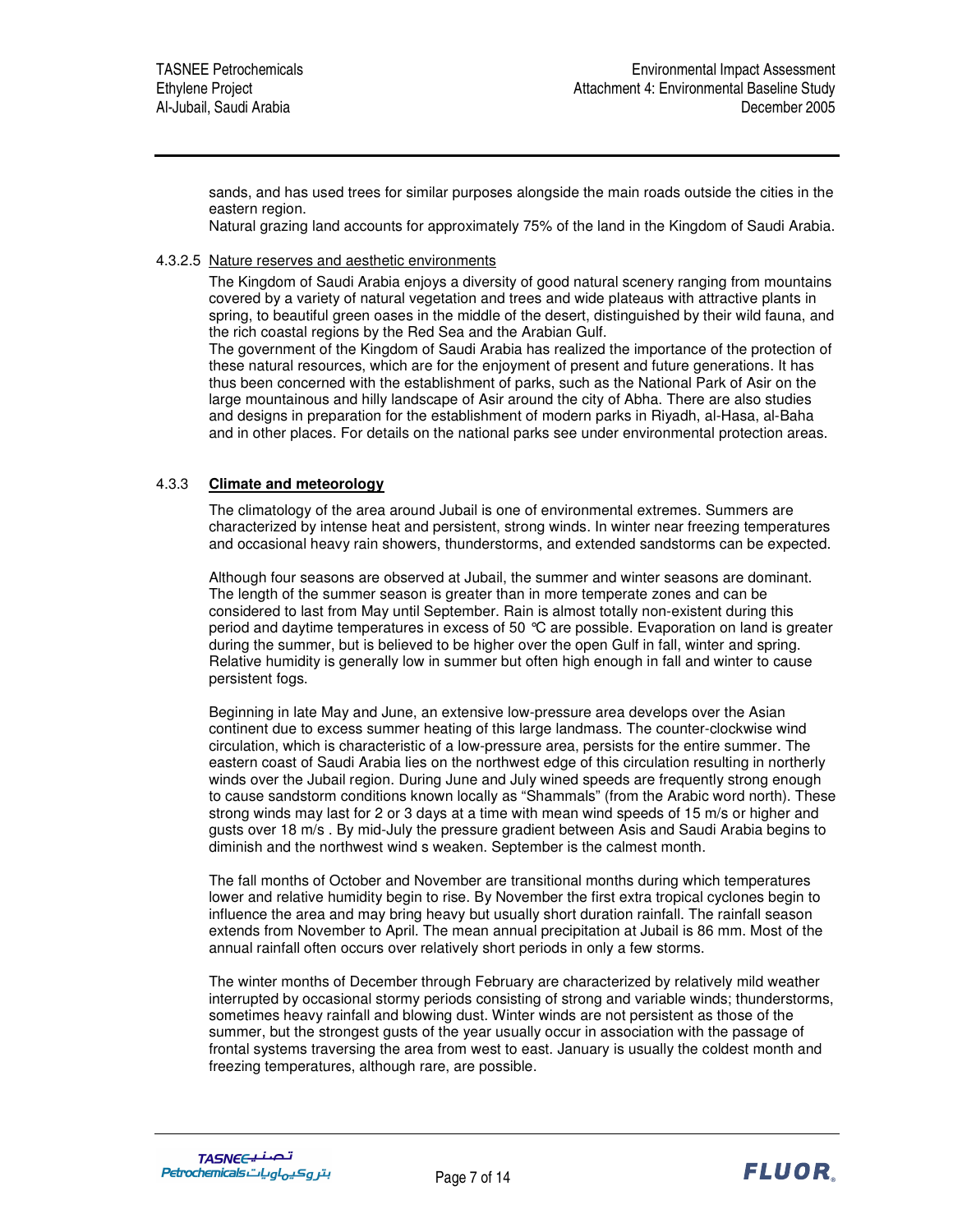During the spring months of March and April, strong thunderstorms may occur as surface heating increases and winter storms are still possible.

#### 4.3.4 **Water quality and use**

#### 4.3.4.1 General

Discharge of cooling seawater, ballast water and certain types of industrial waste water are regulated to preserve the marine environment. Presently, the Royal Commission routinely monitors water quality in the Gulf adjacent to the city, seawater cooling system, groundwater and wastewater from industrial facilities.

#### 4.3.4.2 Gulf water

Thirteen water quality monitoring stations have been established by the Royal Commission to give comprehensive picture of water quality. These stations allow the measurement of water quality changes near the coast and offshore. Routine monitoring gives an early indication of long-term trends, allowing action to be taken to prevent damages if there is a need. At each of the water quality monitoring stations, an electronic probe is used to determine several water quality parameters, including temperature, salinity, dissolved oxygen, and pH. Samples from several depths are also collected for more comprehensive analysis.

At the Royal Commission Environmental Laboratory, samples are analyzed for physical and chemical parameters including heavy metals and organic compounds. Results are then entered into a computerized database and periodic reports are generated.

## 4.3.4.3 Seawater Cooling System

The Royal Commission performs routine monitoring of the once-through, non-contact seawater cooling system to enable continued compilation of baseline data for possible future determination of short term impacts on water quality.

#### 4.3.4.4 Groundwater

The Royal Commission conducts a comprehensive groundwater monitoring program to prevent degradation of natural groundwater quality, as the city grows.

Groundwater in the vicinity of industrial processes, waste management facilities, and storage tanks is closely monitored for early detection of contaminants.

#### 4.3.4.5 Industrial Wastewater

Industrial wastewater is discharged to the central wastewater treatment facilities where is treated using the latest technology and used for irrigation. Wastewater quality is monitored for compliance with discharge standards.

The influent and effluent of the central wastewater treatment facilities are also monitored to ensure that only waste which can effectively be treated are received and treated. In addition, the treated wastewater used for irrigation is monitored to ensure it complies with the irrigation water quality standards.

#### 4.3.4.6 Oil Spill Protection

In order to facilitate early detection of oil and chemical spills, and to protect recreational beaches and vital operations such as the cooling water canal and the intake to the desalination plant, the Royal Commission has established an oil spill monitoring program. The Royal Commission has also developed an emergency response plan for oil and chemical spills.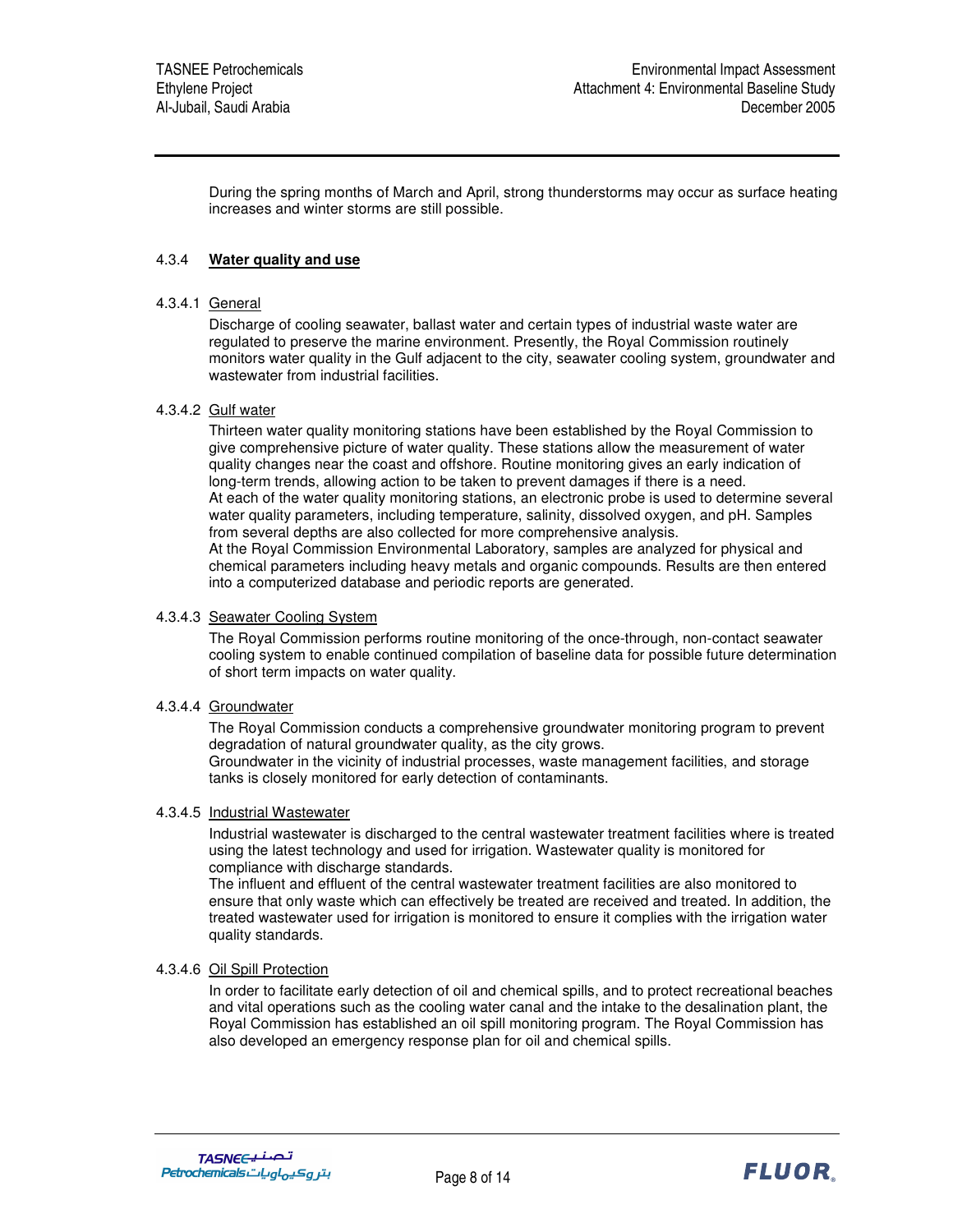## 4.3.5 **Geology**

## 4.3.5.1 Overview of geology

The rocks of Saudi Arabia range in age from the Precambrian to the present day, forming part of a larger unit that includes the Arabian Peninsula and is known as the Arabian Plate. Some Precambrian rocks in this region date back to the Archean (nearly 3 million years ago) but most are Neoproterozoic (1000-540 Ma). They originated as volcanic islands or as chains of volcanoes along spreading centers and subduction zones in a Neoproterozoic ocean and against ancient continental margins, and were folded and uplifted toward the end of the Precambrian as a large belt of mountains. The mountains existed between about 680-540 Ma and were part of one of the largest mountain belts ever known to have existed on Earth. By the end of the Precambrian, the mountains had been eroded and only their roots are preserved, exposed in western Saudi Arabia in the Arabian shield.



## *Figure 3: Main Geological Divisions of Saudi Arabia*

The younger rocks in Saudi Arabia belong to the Paleozoic (540-250 Ma), Mesozoic (250-65 Ma), and Cenozoic (65 Ma to Recent) (collectively referred to as Phanerozoic cover), and crop out as relatively flat lying beds of sedimentary rocks such as sandstone, siltstone, limestone, and evaporites (salt deposits), and volcanic rocks. The rocks were deposited uncomfortably on the underlying Precambrian basement, in riverbeds, in glacial valleys, and in shallow seas, or were extruded from sub aerial volcanoes. The rocks north and east of the Arabian shield are referred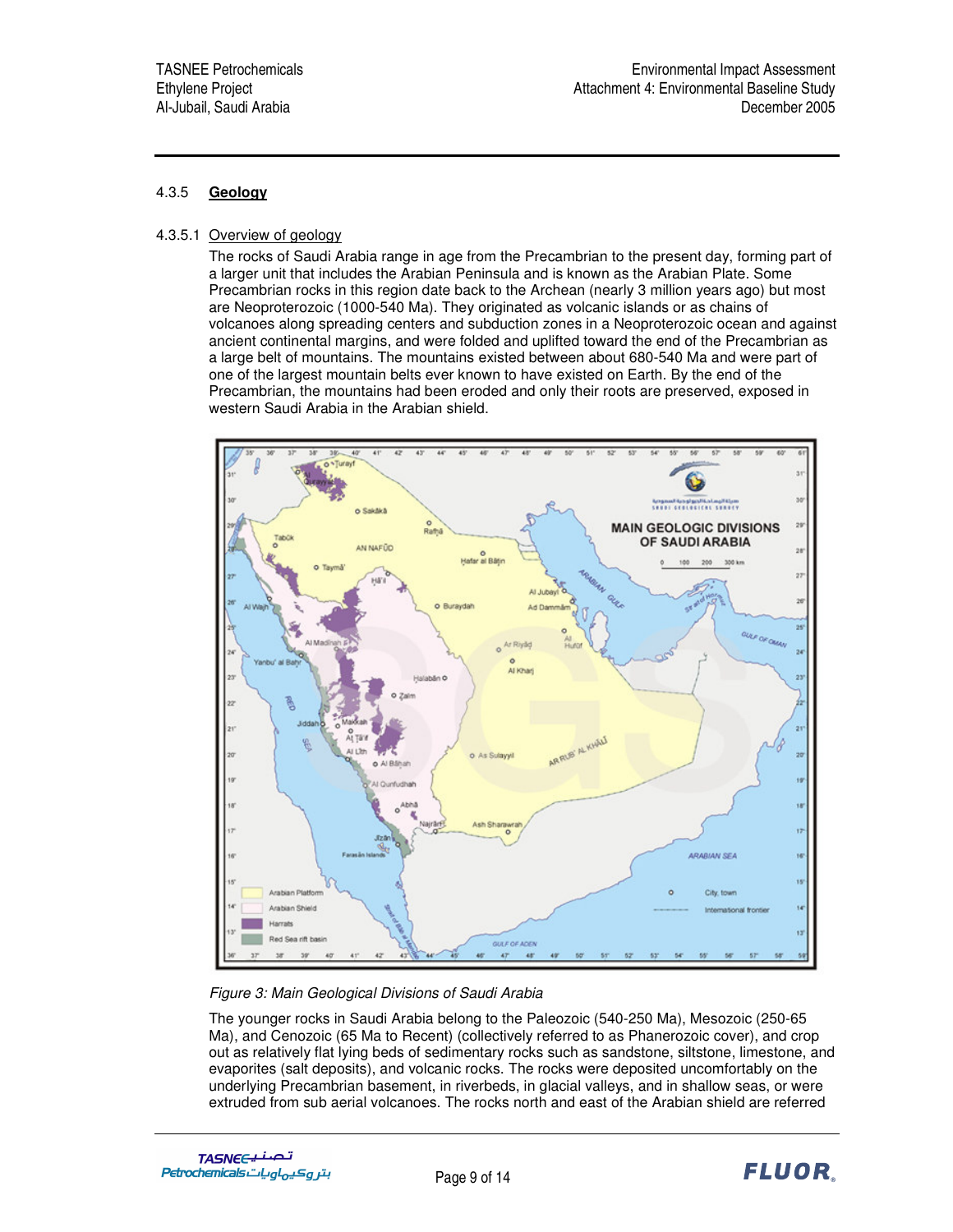to as the Arabian Platform; those on the shield are mainly harrat (fields of Cenozoic flood basalt); and those west of the shield are Cenozoic rocks that occupy the Red Sea basin. The youngest deposits in the region include coral limestone and unconsolidated sand, silt, gravel, and sabkhah, which accumulated in the sand seas of Ar Rub al Khali and An Nafud, filled dried-up lake beds and wadis, and fringed the coastlines.

The Precambrian contain most of Saudi Arabia's known metal deposits of gold, silver, copper, zinc, iron, and magnesium. The Phanerozoic cover contains the oil resources and deposits of bauxite (the source of aluminum), phosphate, clay, limestone, silica sand, and lightweight aggregate that are of increasing importance to the industrial development of the Kingdom.

## 4.3.5.2 Geohazards

The threat of natural hazards has increased worldwide and is directly correlated with a growing population that is increasingly concentrated in urban centers, an expanding investment in economic and social infrastructure, and an accumulation of vulnerable critical industrial and civil installations. Saudi Arabia is no exception to these trends. Saudi society's awareness of these problems demands measures to reduce the risk of loss of life, property damage, and economic and social disruption. Natural hazards are either short-lived or long-term, have local, regional or national impact, and occur either as isolated events or in various combinations. The more frequent geologically related hazards affecting the Kingdom are floods, rock falls and ground collapse; volcanic eruptions and damaging earthquakes are potential hazards but occur relatively infrequently.

In order to study the geological issues the Saudi Geological Survey (SGS) was established as an independent entity attached to the Ministry of Petroleum and Mineral Resources following a Council of Ministers Decision in 1999. The SGS programs in Geohazards focus not only on mapping events such as landslides, flooding, earthquakes, and volcanism in the past, but also on making predictions about the recurrences and likely effects of such phenomena in the future.

## 4.3.6 **Hydrology and drainage pattern**

The Saudi Geological Survey carries out integrated studies on the quantity and quality of underground water in the Kingdom, to provide sustainable solutions to problems of conservation, water use, and quality.

Flooding is one of the main elements of the hydrological cycle. During heavy storms, some of the rainwater infiltrates through the ground to recharge groundwater aquifers, some evaporates, and the remainder runs off the ground as surface water. Flooding occurs when the volume of rainwater is greater than the maximum infiltration capacity of the soil. Several wadis discharge their floodwater, usually in the form of flash floods, into the coastal area between Jeddah and Jizan. These floods commonly cause damage to property, roads, bridges and irrigation schemes, and may result in loss of life. Accumulation of floodwater can later be a source of disease. Engineering solutions are necessary to mitigate these hazards and control the floods. The coastal area of the red sea is the most vulnerable area for these floods. Studies concentrate to that area. There are no studies currently ongoing in the Jubail area.

## 4.4 **Biological environment**

## 4.4.1 **Environmental protection areas**

Considering the size of Saudi Arabia and its biophysical diversity, creating a comprehensive system of protected areas is a formidable task, especially as the system must be appropriate to the social, economic, and cultural characteristics of the Kingdom. The inspired determination of the national commission for wildlife conservations and development to conserve and develop the renewable resources of the Kingdom for the sake of all its citizens, has received international

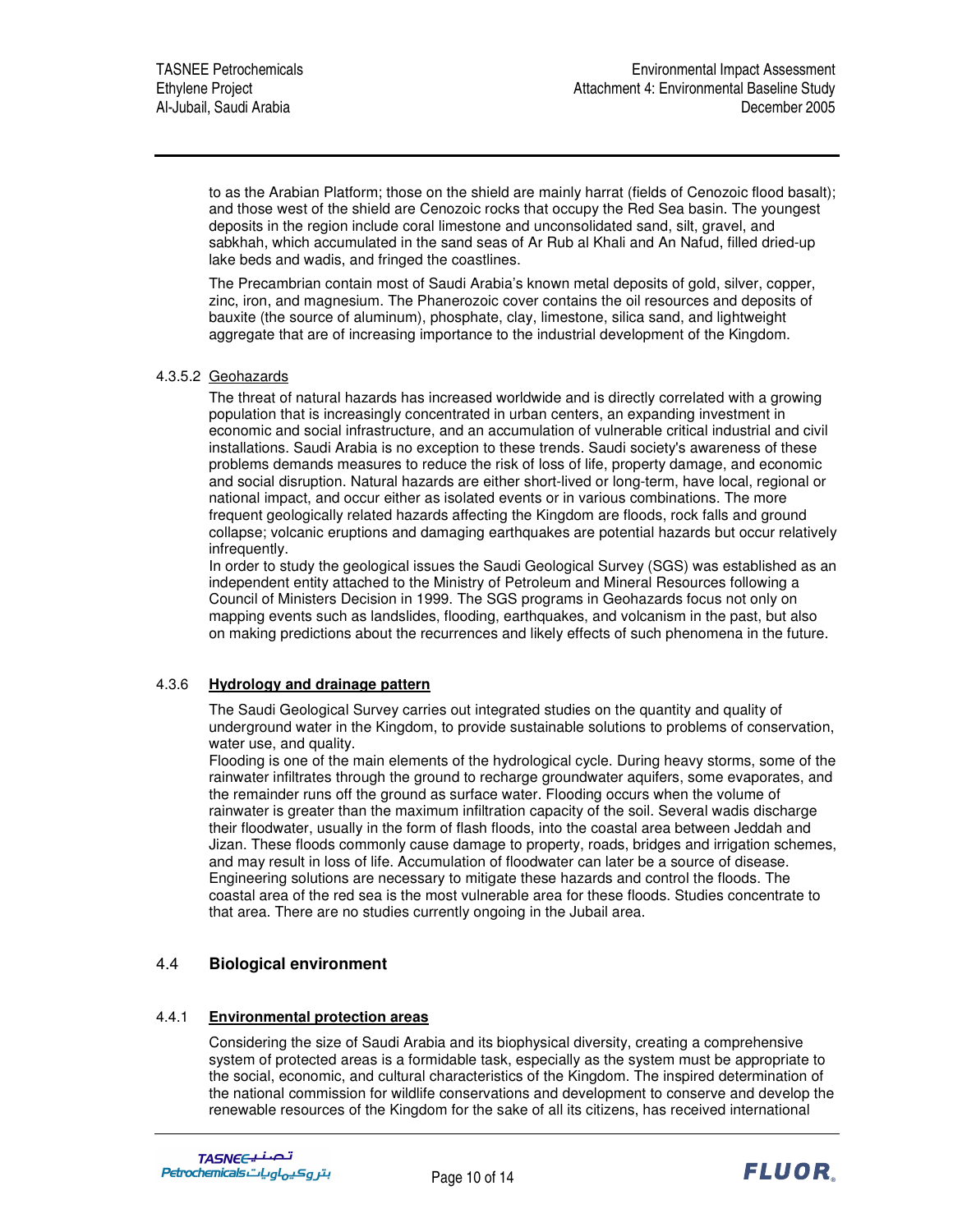acclaim. At present the Commission manages 17 protected areas, which have been ratified by its Board of Directors. Below 14 of these protected areas are described in the table below. None of these reserves is located in the vicinity of the Jubail industrial city.

*Table 3: Protected Areas*

| <b>Name of Protected Areas</b> | <b>Date Established</b> | Size of Area (km <sup>2</sup> ) |
|--------------------------------|-------------------------|---------------------------------|
| Harrat al Harrah               | 1987                    | 13,775                          |
| Al - Khunfah                   | 1987                    | 20,450                          |
| Mahazat as - Sayd              | 1988                    | 2,141                           |
| <b>Ibex Reserve</b>            | 1988                    | 2,369                           |
| Al - Tubayg                    | 1989                    | 12,200                          |
| Farasan Islands                | 1989                    | 696                             |
| Raydah                         | 1989                    | 9                               |
| Umm al - Qamari                | 1978                    | 1,600                           |
| Uruq Bani Ma`arid              | 1994                    | 11,980                          |
| Majami'al - Hadb               | 1993                    | 3,400                           |
| At - Taysiyah                  | 1995                    | 4,260                           |
| Al - Jandaliyah                | 1995                    | 1,160                           |
| Nafud al - `Urayq              | 1995                    | 1,960                           |
| Saja Um Al-Rimth               | 1995                    | 7,190                           |

## 4.4.2 **Terrestrial Flora**

The stereotype of the Kingdom as a dry, barren desert devoid of almost all flora and fauna is far from correct. Of course, both plants and animals have had to adapt to the rigors of the climate but, for those who look, there is a wealth of wildlife to be discovered, even in the desert regions and there are parts of the Kingdom, notably the Southern Region, which enjoy ample rainfall and support a wide variety of crops as well as plants and animals.

In recent years, the Kingdom's flora has attracted increasing interest, resulting in the publication of several books on the subject. Wild Flowers of Central Arabia by Betty A. Lipscombe Vincett lists more than 80 wild flowers growing in a region often thought to be entirely barren. Desert regions also support acacias and desert shrubs, salt bushes and tussock grass, as well as cacti. The Southern Region (Asir) is the relatively fertile area of coastal mountains in the extreme southwest (near Yemen). Mountain peaks rise to 3,000 meters and there is ample rainfall to support natural vegetation and cultivation. Asir, with some juniper trees, wild olive trees and even some larger trees is the only part of the Kingdom of Saudi Arabia to support forest.

More fertile regions boast date palms and, in the shade of these desert trees, apricot, lime and quince trees thrive, together with grape vines and vegetables.

With the Kingdom's determined effort to irrigate and cultivate the desert, there are vast areas of the Kingdom devoted to the production of cereal crops (barley, millet and wheat).

## 4.4.3 **Terrestrial Fauna**

Seventy six of 98 mammals species recorded from the Arabian peninsula occur in Saudi Arabia. The Arabian Oryx became extinct in the wild in the 1970's. Captive bred and re-introduction species include the Arabian Oryx and two gazelle species (reem and idmi).

444 bird species have been recorded in Saudi Arabia, of which 10 are endemic and 185 breed in the Kingdom. The country is ecologically significant for flying visitors from Asia, Europe and Africa.

Tidal flats of the Arabian Gulf are among the most important over wintering areas. They are home to 1-2 million waders of 125 species.

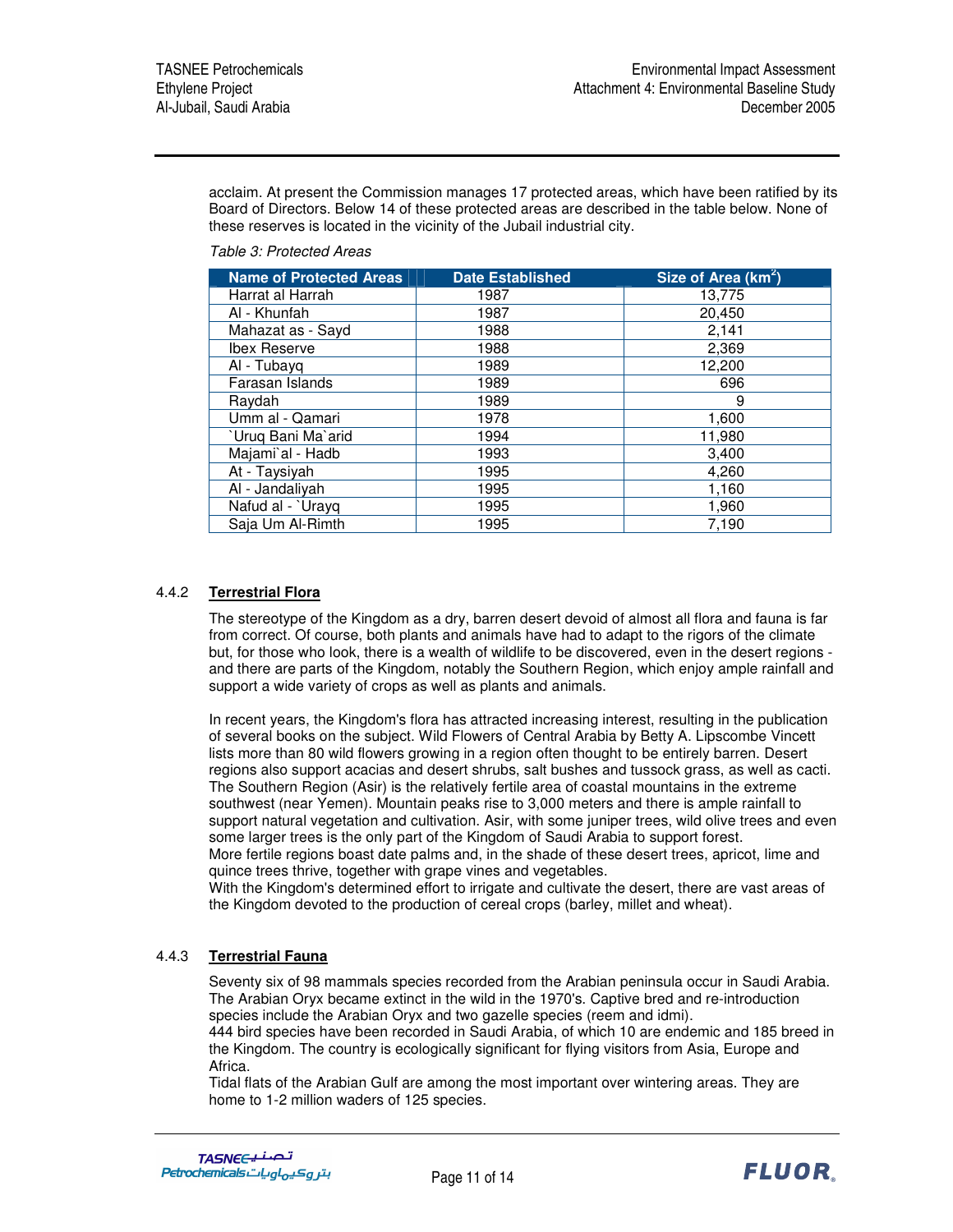There are 45 species of terrestrial snakes, 7 native amphibians and 67 species of lizards know from Saudi Arabia. The small scaled dhubb is under pressure from hunting because of its flesh.

### 4.4.4 **Marine ecosystems**

Saudi Arabia has 2500 kilometers of coastlines along the Red Sea and the Arabian Gulf. The Red Sea is one of the deepest regional seas (reaching 2500 meters) while the Arabian Gulf is shallow and almost land-locked sea. Both, described as "rainforests of the sea and an underwater paradise", play a strategic and fundamental role in providing the Kingdom with fresh water from desalination plants as well as fishes. The coastal environment is of a high recreational value.

Coral reefs are famous for their beauty and 250 species of Red Sea coral have been recorded. They are less extensive in the Arabian Gulf and occur around offshore islands and in other patches. Coral reefs provide shelter and food for marine life, particularly fishes.

Over 1280 species of fish have been recorded in the Red Sea and 542 species in the Arabian Gulf.

Sea grass beds and algal flats are among the most productive of the global ecosystems. Eleven species of all the seven known genera of sea grass occur in Red Sea. There are three species in the Arabian Gulf. Sea grass has a fundamental role in primary production and main tendence of fisheries as feeding and breeding grounds. Beds of sea grass are also important for coastal stabilization and as an essential habitat for the endangered dugong and 5 species of marine turtles.

### 4.4.5 **Endangered and threatened species**

In the year 1986 The National Commission for Wildlife Conservation and Development (NCWCD) was established by a Royal Decree. Among other things, the Decree requires the Commission to "Develop and implement plans to preserve wildlife in its natural ecology and to propose the establishment of proper protected areas and reserves for wildlife in the Kingdom , and to manage such areas..." . In accordance with this mandate, the Commission strives to protect, conserve, and develop the wildlife resources in terms of the laws of Saudi Arabia, and the welfare of its people.

The NCWCD has so far created 17 wildlife natural reserves. These constitute approximately 4% of the total area of the country. These reserves are the habitat for various endangered species.



Mahazat as-Said Reserve (Makkah Region)

In the 'Uruq Bani Ma'arid Protected Area 100 reem gazelle, 31 Arabian oryx and 25 idmi gazelle from the were reintroduced in 1995.

In the Mahazat as-Sayd reserve, where houbara have been re-introduced, the animals were observed to be exhibiting natural behavior and have begun to breed. Two nests and a female chick were recorded.

Sixty births were recorded among the Arabian oryx herds in Mahazat as-Sayd, bringing the population to

263 animals by the end of 1995. The Reserve contains scattered herds of reem gazelle, estimated at 772 animals, and nine red-necked ostriches which have been released into the Reserve on an experimental basis.

The Ibex reserve, another protected area with diverse flora and fauna, holds 200 idmi gazelle and more than 250 Nubian ibex.

Preparations were continued in the Majami' al-Hadb protected area to make it ready to receive 75 idmi gazelles as a nucleus for re-

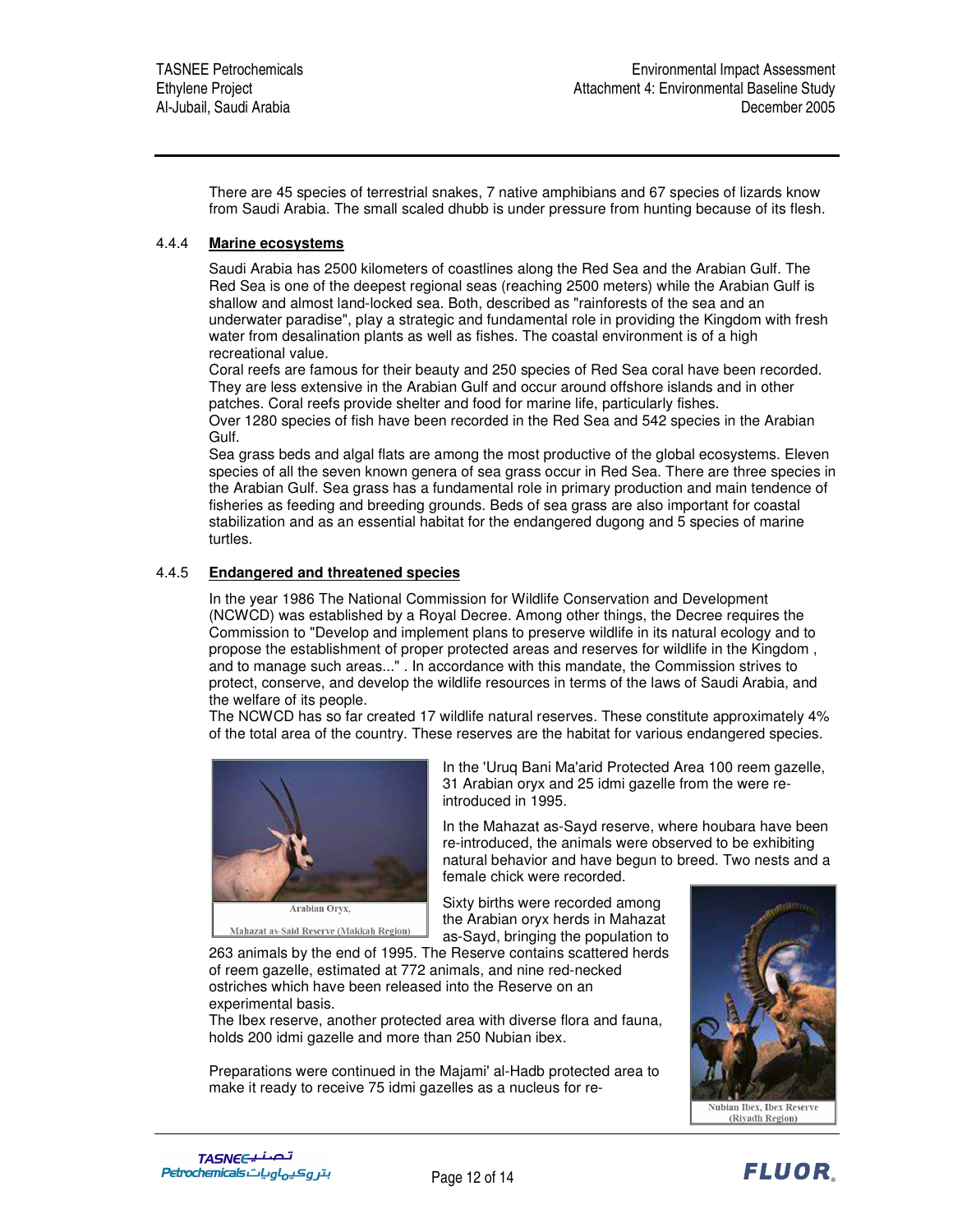introduction, and plans were made at the sites in At-Taysiyah and Al-Jandaliyah for the release of houbara bustards.



Further improvements in both species and habitat conservation were made to the Farasan Islands Protected Area in the course of 1995. Eighty five pairs of osprey were recorded breeding in the protected area. These birds represent one quarter of the entire known osprey population in the Red Sea region. Farazan gazelle have thrived and now number approximately 1,100 animals. The new mangrove restoration project in areas where mangroves have deteriorated is one of the most important conservation efforts in the Saudi Arabia.

Despite all efforts by the NCWCD there are 4 species recorded as critically endangered in the Kingdom of Saudi Arabia according the 2004 IUCN red list of threatened species. A total of 10 species is considered endangered and 30 species are classified as vulnerable. Details of the species are listed below.

The following species are considered critically endangered:

- 1. Eretmochelys imbricata (Hawksbill Turtle)
- 2. Geronticus eremita (Hermit Ibis, Northern bald Ibis, Waldrapp)
- 3. Numenius tenuirostris (Long-billed Curlew, Slender-billed Curlew)
- 4. Vanellus gregarius (Sociable Lapwing)

The following species are considered endangered:

- 1. Acrocephalus griseldis (Basra reed-warbler)
- 2. Capra nubiana (Nubian Ibex)
- 3. Cheilinus undulatus (Giant Wrasse, Humhead Wrasse, Humhead, Maori Wrasse, Napolean Wrasse, Truck wrasse)
- 4. Chelonia mydas (Green Turtle)
- 5. Dracaena ombet
- 6. Dracaena serrulata
- 7. Falco cherrug (Saker Falcon)
- 8. Meriones arimalius (Arabian Jird)
- 9. Oryx leucoryx (Arabian Oryx, White Oryx)
- 10. Oxyura leucocephala (White-headed Duck)

According to the red list of endangered species the following are assessed as vulnerable:

- 1. Acinonyx jubatus (Cheetah, Hunting Leopard)
- 2. Aquila clanga (Greater spotted Eagle,)
- 3. Aquila heliaca (Imperial Eagle)
- 4. Asellia patrizii (Patrizi's trident leaf-nosed Bat)
- 5. Carcharias taurus (Grey nurse Shark, Sand tiger Shark)
- 6. Carcharodon carcharias (Great white Shark)
- 7. Chlamydotis undulata (Houbara Bustard)
- 8. Dendrocopos dorae (Arabian Woodpecker)
- 9. Dugong dugon (Dugong, Sea Cow)
- 10. Eptesicus nasutus (Sind Bat)
- 11. Euphorbia ammak
- 12. Falco naumanni (Lesser Kestrel)
- 13. Gazella gazella (Idmi)
- 14. Haliaeetus leucoryphus (Band-Tailed Fish-Eagle, Pallas's Fish or Sea Eagle)
- 15. Hemipristis elongatus (Fossil Shark, Snaggletooth Shark)